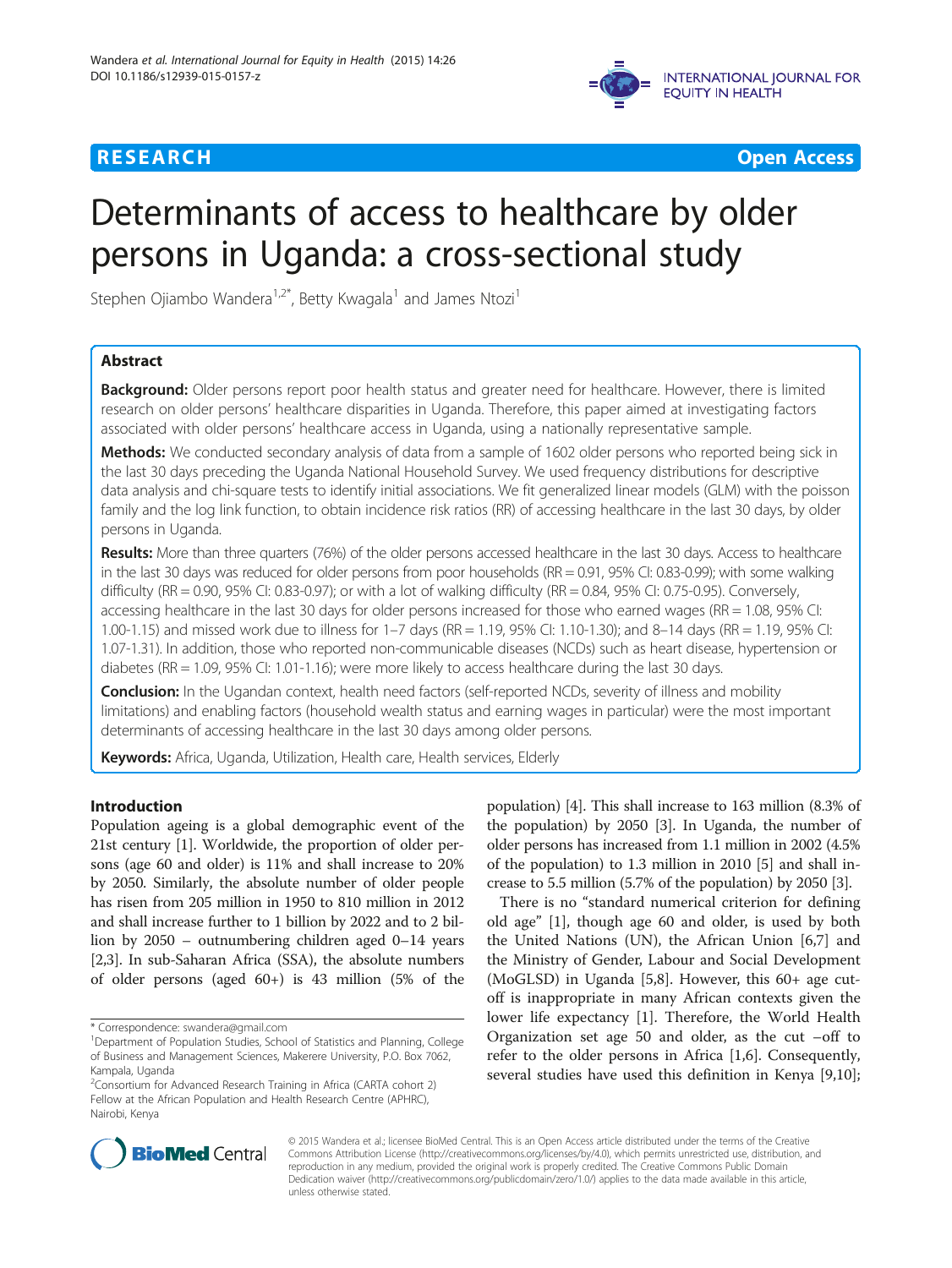Uganda [[11](#page-8-0)] and South Africa [[12\]](#page-9-0). Similarly, this paper used age 50 and older to define older persons.

Ageing and health is a growing concern in the discourse on ageing in SSA. Two major concerns emerge: first, the "vulnerability of older persons to detrimental health outcomes" [\[13\]](#page-9-0) including high prevalence of NCDs and disabilities. The second is the limited access to healthcare [[4,](#page-8-0)[13](#page-9-0)-[15](#page-9-0)].

In SSA, WHO SAGE studies and the IN-DEPTH network studies [\[16-20](#page-9-0)] have investigated older persons' health status. Studies from the IN-DEPTH sites include South Africa [[17](#page-9-0)]; Tanzania [[20\]](#page-9-0); Vietnam [\[21](#page-9-0)]; Uganda [[22](#page-9-0)]; Indonesia [\[23\]](#page-9-0) and Bangladesh [\[24\]](#page-9-0). However, few have investigated healthcare access inequalities among older persons [\[1](#page-8-0)]. Those that have attempted to address healthcare inequalities have not nationally representative samples.

In Uganda, in the past decade, few studies addressed older people's health needs. Available research has focused on HIV/AIDS in old age: anti-retroviral treatment [[11\]](#page-8-0); and caregiving roles of older persons [[25-28](#page-9-0)]. Other studies investigated older persons' vulnerabilities [\[29](#page-9-0)]. These studies have underscored the presence of major unmet healthcare needs among Uganda's older persons [[22,30\]](#page-9-0). Those that have attempted to address access to healthcare were based on qualitative data and specific interest groups like the diabetics and not necessarily the older population [[15,31\]](#page-9-0). There is urgent need for robust and nationally representative evidence on the inequalities in healthcare access among older persons [\[13](#page-9-0)]. Therefore, this paper aimed at examining the inequalities in healthcare access among older persons in Uganda, using a nationally representative sample.

#### Methods

#### Data source

This paper used the 2010 Uganda National Household Survey (UNHS) data with permission from the Uganda Bureau of Statistics. The UNHS was a cross sectional survey that covered individual and household characteristics including demographic and socio-economic characteristics, disability, self-reported NCDs and health seeking behavior of individuals. The description of the sampling procedures for the 2010 UNHS are described elsewhere [[5\]](#page-8-0). A total of 6,800 households were interviewed in the survey [\[5](#page-8-0)].

Selection of older persons from the UNHS data used two variables: age and illness status. First, we selected older persons aged 50 years and older. This gave us an unweighted sample of 2,628 older persons. Second, we selected those who were sick in the last 30 days preceding the survey using the question: "During the past 30 days, did you suffer from any illness or injury?" (coded as  $1 =$ Yes and  $2 = No$ ). The unweighted and weighted sample sizes of older persons were 1602 and 1478 respectively. We weighted the data to account for survey design, clustering and stratification effects.

#### Measures of outcome variable

In the UNHS, the outcome variable, access to healthcare in the last 30 days, was measured as the "choice of service provider for use of health services" or consultation [[32\]](#page-9-0). The survey had two questions on healthcare: 1) Did you consult any one during a major illness or injury in the last 30 days preceding the survey? This question was binary measure (yes and no). Those who consulted with any one were asked a follow up question: 2) Where did you go for consultation? (Additional file [1](#page-8-0)).

As shown in Table [1](#page-2-0), the place of consultation were: drugs at home; neighbor/friend; community health worker; homapak drug distributor; ordinary shop; drug shop/pharmacy; private clinic; health unit government; health unit NGO; hospital government; hospital NGO; traditional healer; and others.

In this paper, accessing healthcare in the last 30 days was recoded as a binary outcome  $(0 = No$  and  $1 = Yes)$ . Accessing healthcare in the last 30 days meant visiting formal health facilities either: public health facilities (government health unit and hospital); or private health facilities. Private facilities included private not for profit (PNFP) health facilities (NGO health unit and hospital); and Private for Profit (PFP) facilities (private clinics/drug shops or pharmacies). This categorization has been used in a Ugandan study on access to healthcare, though not focused on older persons [\[32](#page-9-0)].

Those who did not consult any one or used drugs at home, from a neighbor, visited a community health worker/ homapak distributer, bought drugs from ordinary shop, and visited traditional healers and other places, were not considered to have accessed formal healthcare in the last 30 days. This exclusion was because Uganda's formal healthcare is delivered through public health facilities and private facilities (both PNFP and PFP facilities) as reported elsewhere [\[32\]](#page-9-0). In addition, community health workers, homapak drug distributors and traditional healers were few in number (see Table [1\)](#page-2-0) and their inclusion could not make a significant contribution to the study.

#### Measures of explanatory variables

Using the Andersen's behavioral model of health services use [\[33,34\]](#page-9-0), explanatory variables were grouped into four categories: predisposing (demographic and socio-economic factors), health need and enabling factors. Demographic and socio-economic factors included: age, gender, marital status, religion, place of residence and living arrangements. Age was recoded into four age groups: 50–59, 60–69, 70– 79 and 80+. Marital status was recoded as married, separated/divorced and widowed. Religion was categorized into Anglican, Catholic, Pentecostal, Moslem and others. Place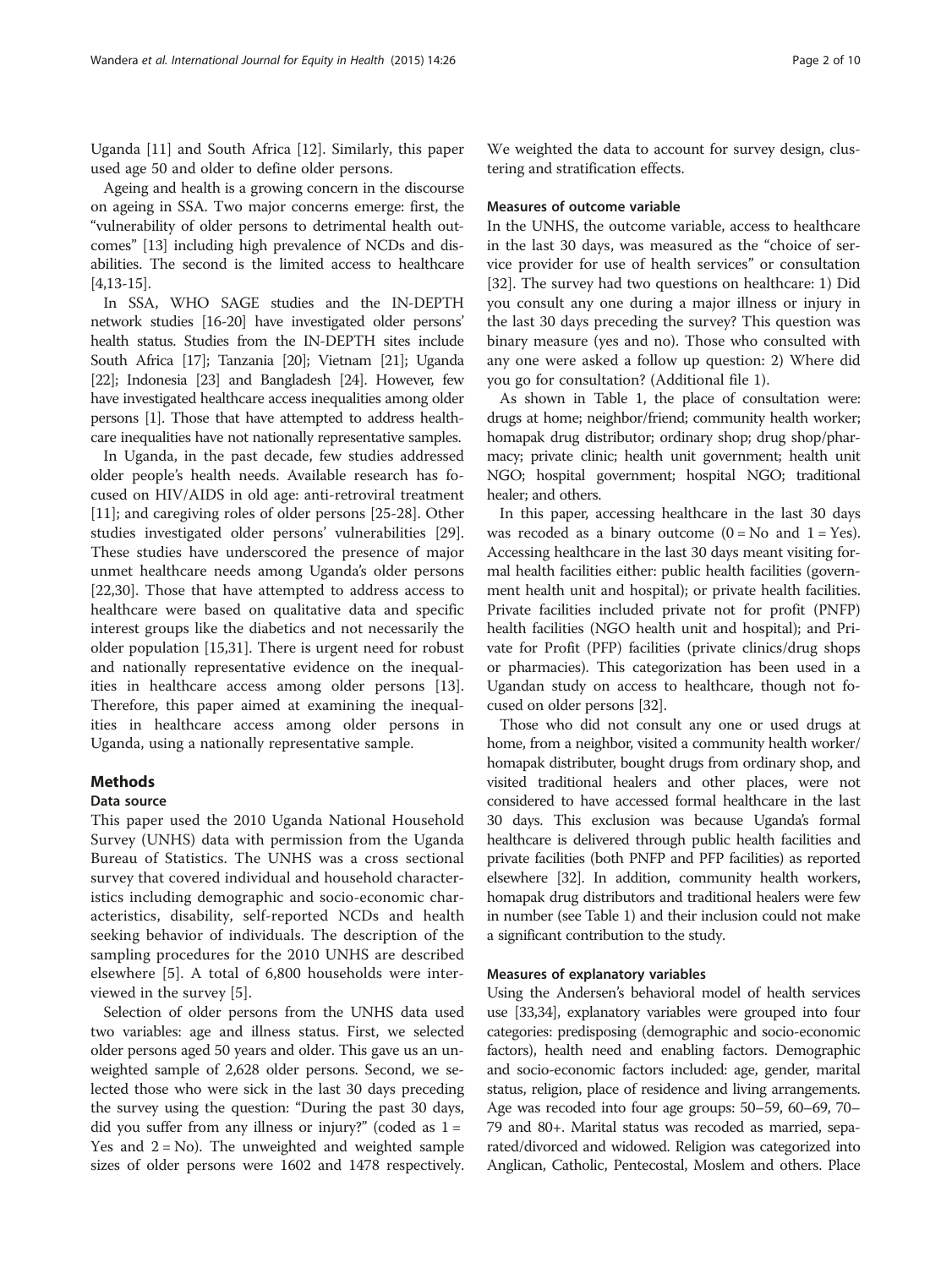#### <span id="page-2-0"></span>Table 1 Choice of provider for health services use

|                                    | Where did you go for the first consultation during the past 30 days |           |             |  |
|------------------------------------|---------------------------------------------------------------------|-----------|-------------|--|
|                                    | Categories                                                          | Frequency | Percent (%) |  |
| Did not access healthcare (1-5)    | $1 = Drugs at Home$                                                 | 32        | 2.4         |  |
|                                    | $2 = Neighbour/Friend$                                              | 5         | 0.4         |  |
|                                    | $3 =$ Community health worker                                       | 12        | 0.9         |  |
|                                    | $4 =$ Homapak drug distributor                                      |           | 0.1         |  |
|                                    | $5 =$ Ordinary shop                                                 | 13        | 1.0         |  |
| Accessed healthcare (6-11)         | $6 = Drug shop/Pharmacy$                                            | 134       | 10.1        |  |
|                                    | $7$ = Private clinic                                                | 408       | 30.9        |  |
|                                    | $8 =$ Health unit government                                        | 414       | 31.3        |  |
|                                    | $9 =$ Health unit NGO                                               | 48        | 3.6         |  |
|                                    | $10 =$ Hospital government                                          | 160       | 12.1        |  |
|                                    | $11 =$ Hospital NGO                                                 | 54        | 4.1         |  |
| Did not access healthcare (12, 96) | $12$ = Traditional healer                                           | 25        | 1.9         |  |
|                                    | $96 =$ Other (specify)                                              | 15        | 1.1         |  |
|                                    | Total                                                               | 1,321     | 100         |  |

281 did not access any care, making a total of 1602 older persons (unweighted sample).

of residence was dichotomized into urban and rural categories. Gender was coded as male and female. Living arrangements was recoded into two categories: either living alone or with others. Health need factors included disability status  $(1 = yes, 0 = no)$ , self-reported NCDs (heart disease, diabetes and hypertension) and tobacco smoking. Enabling factors included education level, household poverty status  $(1 = poor, 0 = not poor, based on spending < 1$  dollar a day definition), and household assets such as ownership of a bicycle and land.

#### Statistical analyses

We present descriptive statistics in form of frequency distributions. We used Pearson chi-square tests for the associations between socio-demographic, need and enabling factors and access to healthcare in the last 30 days. We chose 5% as the level of statistical significance. Disease duration was excluded from the analysis because it was highly correlated with disease severity (correlation  $coefficient = 0.44$ ). A scatter plot of the two variables showed a strong positive linear relationship between the two variables [results not presented]. Removing diseases duration removed collinearity.

Finally, we fit Generalized Linear Models (GLM) with the Poisson family and the log link, while adjusting for survey design to obtain incidence Risk Ratios (RR) of accessing healthcare in the last 30 days, by older persons in Uganda. This was because the outcome variable was common and dichotomized [\[35-38](#page-9-0)]. In addition, although the GLM with the binomial family and log link regression was possible, we did not use it because of convergence problems during the estimation process. We weighted the analysis (using survey (svy) commands) to account for the survey design including clustering, and stratification. We analyzed the data using STATA version 13.

#### Results

#### Distribution of sick older persons by demographic and socio-economic factors

From Table [2](#page-3-0), more than half of the respondents were women and majority were aged 50–59. Close to a third were from the eastern region. Most of the older persons were rural residents, lived with other people and headed households. More than half were married and had no formal education. In terms of religion, majority were Catholics followed by Anglicans. The majority were from non-poor households. Majority belonged to households that owned land, did not own a bicycle and depended on farming as a major source of earning.

### Association between access to healthcare, demographic and socio-economic factors

From Table [2](#page-3-0), results of the cross tabulations show that all demographic and socio-economic factors with the exception of gender, region, residence, household headship, education, religion and land ownership, were significantly associated with access to healthcare (age group, living alone, marital status, poverty status, bicycle ownership, and source of earnings).

More than three quarters accessed healthcare in the last 30 days preceding the survey. Access to healthcare was higher among older persons who were younger, lived with other people, and were married. In addition, older persons' access to healthcare was higher among those who were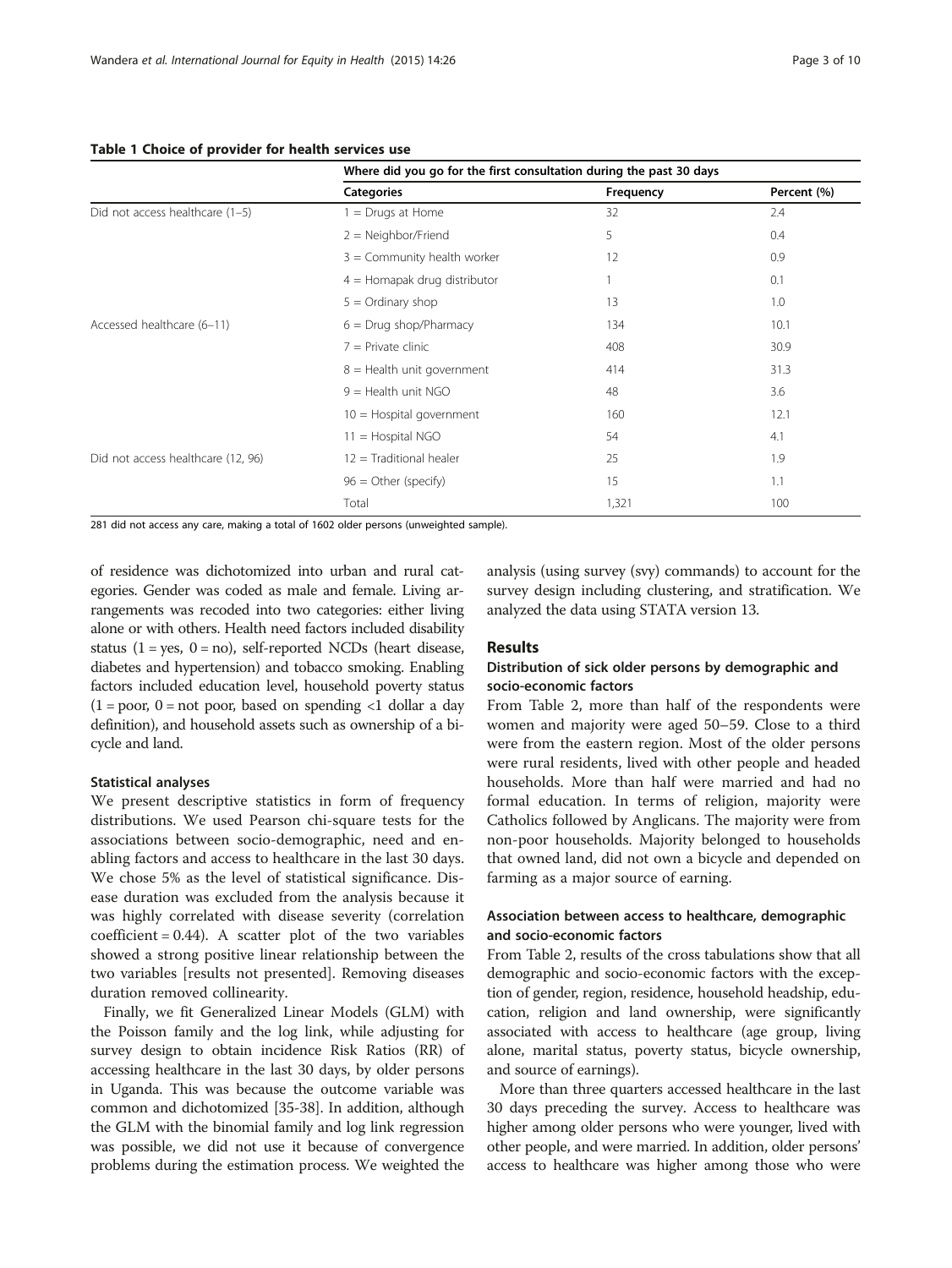# Percent (%) Frequency % Accessed healthcare p-value **Gender 2.0304 Second Contract Contract Contract Contract Contract Contract Contract Contract Contract Contract Contract Contract Contract Contract Contract Contract Contract Contract Contract Contract Contract Contract Co** Female 56.6 837 74.6 Male 27.1 Age group  $0.000$ 50-59 40.2 594 78.9 60-69 28.1 416 80.7 70-79 21.2 313 69.7  $80+$  62.0 **Region and the contract of the contract of the contract of the contract of the contract of the contract of the contract of the contract of the contract of the contract of the contract of the contract of the contract of th** Central 24.0 354 72.6 Eastern 32.9 486 78.7 Northern 19.4 287 78.9 Western 23.7 350 71.9 **Place of residence** 0.129 Rural 1357 75.1 1367 1398 1398 1399 1391 1392 1393 1394 1395 1396 1397 1398 1397 1398 1398 1398 1398 1398 139 Urban 8.2 121 82.2 **121 82.2** Living alone 0.003 No 1321 76.9  $Y$ es 10.6 157 65.3 Relationship to household head 0.383 Head 1058 76.1 and 2008 76.1 and 2008 76.1 and 2008 76.1 and 2008 76.1 and 2008 76.1 and 2008 76.1 and 2008 76 Spouse 18.8 277 76.7 Relative 70.8 and 70.8 and 70.8 and 70.8 and 70.8 and 70.8 and 70.8 and 70.8 and 70.8 and 70.8 and 70.8 and 70 **Marital status** 0.027 Married 2008 **Married** 2008 **78.6** 815 **815** 78.6 Divorced/separated 10.7 158 71.8 Widowed 34.1 504 72.3 Education level 0.346 None 1009 76.4 Primary 24.6 363 72.8 364 72.8 364 72.8 364 72.8 364 72.8 363 72.8 363 72.8 363 72.8 363 72.8 363 72.8 364 72.8 Secondary or higher 78.5 and 78.5 and 7.1 105 78.5 and 78.5 and 78.5 and 78.5 and 78.5 and 78.5 and 78.5 and 78.5 and 78.5 and 78.5 and 78.5 and 78.5 and 78.5 and 78.5 and 78.5 and 78.5 and 78.5 and 78.5 and 78.5 and 78.5 **Religion** 0.513 Catholic 2012 12:00 12:00 12:00 12:00 12:00 12:00 12:00 12:00 14:00 14:00 14:00 14:00 14:00 14:00 14:00 14:00 Anglican 35.1 519 77.1 Muslim 81.1 and 81.1 and 81.1 and 81.1 and 81.1 and 81.1 and 81.1 and 81.1 and 81.1 and 81.1 and 81.1 and 81.1 Pentecostal 103 72.1 103 72.1 103 72.1 103 72.1 103 72.1 103 72.1 103 72.1 103 72.1 103 72.1 103 72.1 103 72.1 Seventh Day Adventists & others 2.4 36 72.8 **Poverty status and the contract of the contract of the contract of the contract of the contract of the contract of the contract of the contract of the contract of the contract of the contract of the contract of the contra** Non-poor 77.6 1146 77.5 Poor 22.4 331 69.4 **Household owns land** 0.476 No 10.8 10.8 160 73.2 Yes 89.2 1318 76.0

#### <span id="page-3-0"></span>Table 2 Distribution of sick older persons by demographic, socio-economic factors and access to healthcare in Uganda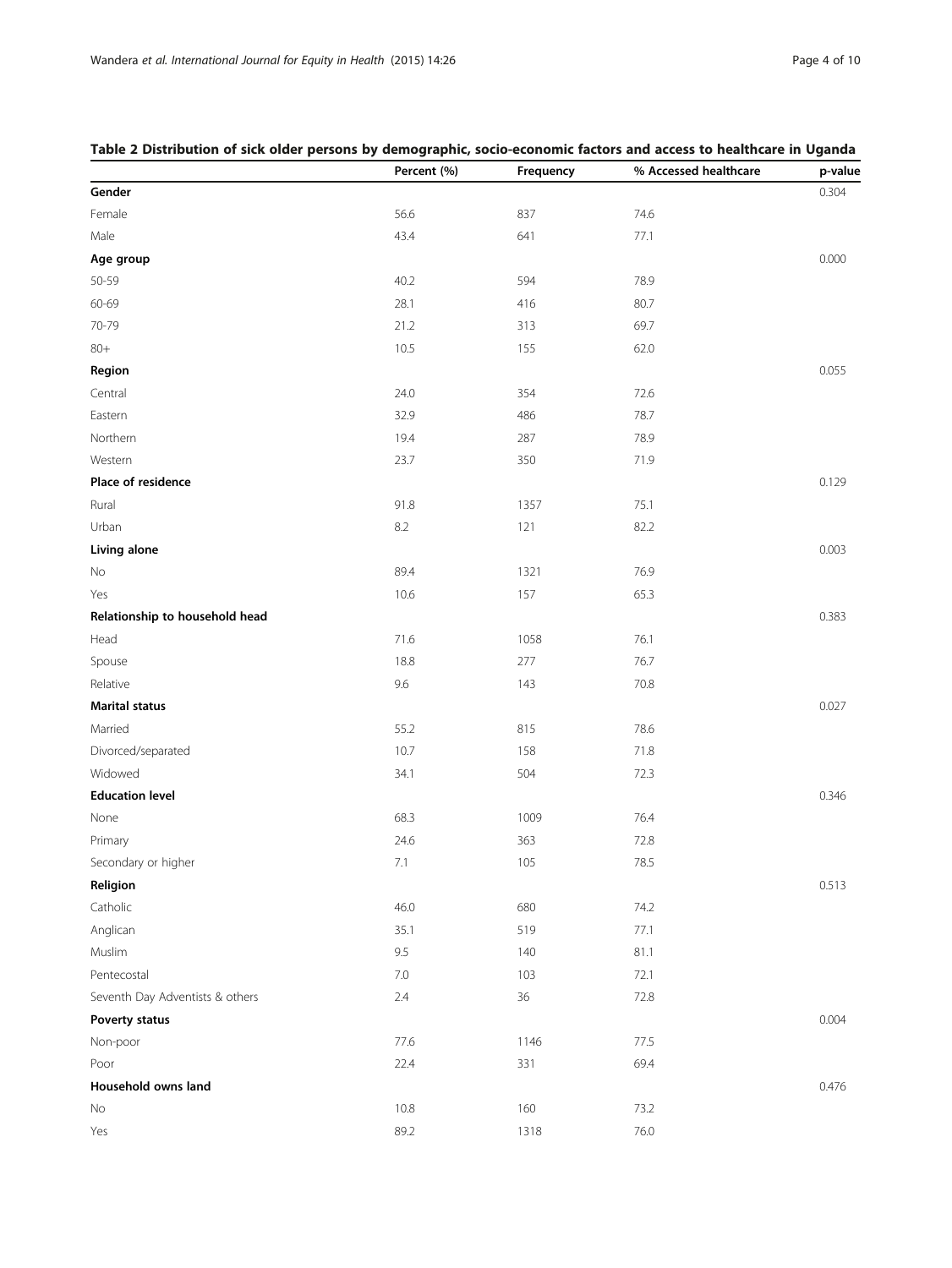| Household owns bicycle as transport means |       |      |      |       |
|-------------------------------------------|-------|------|------|-------|
| No                                        | 62.8  | 928  | 72.8 |       |
| Yes                                       | 37.2  | 549  | 80.6 |       |
| Household source of earnings              |       |      |      | 0.040 |
| Farming                                   | 60.8  | 898  | 74.8 |       |
| Wages                                     | 24.3  | 359  | 80.5 |       |
| Remittances                               | 14.9  | 220  | 71.2 |       |
| Total                                     | 100.0 | 1478 | 75.7 |       |

Table 2 Distribution of sick older persons by demographic, socio-economic factors and access to healthcare in Uganda (Continued)

from non-poor households, owned bicycle, and depended on wages as regular source of earnings.

### Distribution of sick older persons by health need and disability factors

From Table [3,](#page-5-0) 44% of the respondents were sick for 15 or more days and 45% missed work due to illness for 1 to 7 days. About a quarter (23%) had ever smoked and more than a quarter (28%) reported at least one NCD (heart disease, hypertension and diabetes). Disability was more pronounced with sight (46%) followed by walking (36%), hearing (20%) and memory (19%). Few sick older persons had some difficulty with self-care (9%) and communication (6%). Overall, four in ten (42%) sick older persons had some difficulty in at least one of the functional domains.

### Association between access to healthcare and health need and disability factors

From Table [3,](#page-5-0) results of the cross tabulations show that all health need and disability factors with the exception of smoking and hearing difficulty were significantly associated with access to healthcare (duration of illness, days missed work, self-reported NCDs, sight difficulties, walking difficulties, remembering difficulty, self-care limitations, communications difficulties and overall disability).

Access to healthcare was higher among older persons who were sick for 8–14 days (83%), missed work for 8–14 days (81%), and reported at least one NCD (80%). In addition, older persons' access to healthcare was lower among those who had a lot of sight difficulties (70%), walking difficulties (63%), and memory problems (55%). In addition, those who had self-care challenges (55%) and communication problems (49%) had reduced access to healthcare. Overall, access to healthcare was lower for those who were disabled (70%).

#### Reasons for not accessing healthcare

Of the 1,478 respondents who needed healthcare, 359 (24%) did not access it for the following reasons: 145 (40%) used informal care, 50 (14%) considered the illness to be mild, 62 (17%) did not have access to health facilities, and 80 (22%) reported financial barriers. In addition, 23 (6%) reported unavailability of quality of care.

#### Multivariable results

From Table [4,](#page-6-0) three models were fit to measure the relationship between healthcare access in the last 30 days and selected explanatory variables. The models excluded variables that were not significant  $(p > 0.05)$  at the bivariate level of analysis. In model 1, we modeled healthcare access with predisposing (demographic and socio-economic) factors. The only variable that had a significant relationship with healthcare access was age group. Older persons who were age 70–79 (RR = 0.90, 95% CI: 0.83-0.98) and age 80+  $(RR = 0.80, 95\% \text{ CI: } 0.69 - 0.93)$ , had reduced access to healthcare, in comparison to those age 50–59.

In model 2, we adjusted for enabling factors to the first model. Four variables were significantly associated with healthcare access: age group, household poverty status, ownership of bicycle as a means of transport and household major source of earnings. Older age (70+) and household poverty were associated with reduced access to healthcare in the last 30 days for older persons (see Table [4](#page-6-0)). On the other hand, household ownership of a bicycle (RR = 1.07, 95% CI: 1.00-1.14) and earning of wages (RR = 1.08, 95% CI: 1.01- 1.16) increased access to healthcare in the last 30 days.

In the final model (model 3), we adjusted for health need and physical disability variables. In this model, physical disability eliminated the effect of age. Healthcare access in the last 30 days was significantly associated with household poverty status, household earnings, number of days missed work due to illness (severity of illness), self-reported NCDs and walking difficulty. Older persons from poor households (RR = 0.91, 95% CI: 0.83- 0.99 had reduced access to healthcare in the last 30 days, in comparison to those from non-poor ones. In contrast, older persons who earned wages  $(RR = 1.08, 95\% \text{ CI:})$ 1.00-1.15) had more access to healthcare in the last 30 days, than those who depended on farming.

Older persons who missed work due to illness for 1–7 days (RR = 1.19, 95% CI: 1.10-1.30); and 8–14 days (RR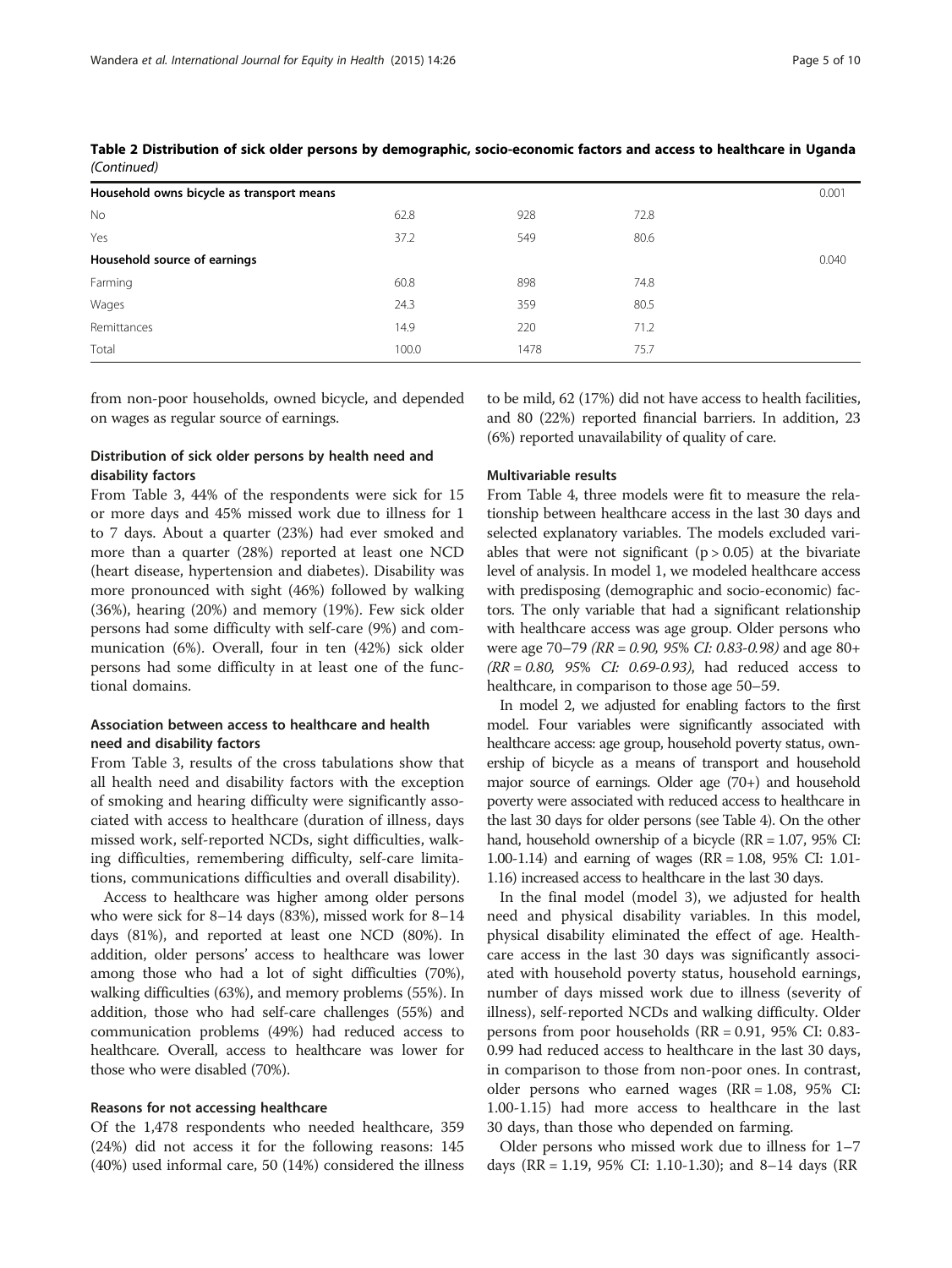# Health need variables **Percent (%)** Frequency 64 Accessed healthcare p-value Number of days ill 0.000 and 0.000 and 0.000 and 0.000 and 0.000 and 0.000 and 0.000 and 0.000 and 0.000 and 0.000 and 0.000 and 0.000 and 0.000 and 0.000 and 0.000 and 0.000 and 0.000 and 0.000 and 0.000 and 0.000 and 0.0 1-7 days 37.8 558 82.0 8-14 days 18.7 276 83.2 and 2014 18.7 276 83.2 and 2014 18.7 276 83.2 and 2014 18.7 and 2014 18.7 and 2014 18. 15+ days 67.0 Days missed work due to sickness 0.000 None 24.8  $24.8$  366 69.1 1-7 days 81.0 8-14 days 11.8 175 80.2 15+ days 18.9 280 68.9 Ever smoked/smokes 0.270 No 2008 1134 76.7 2010 1134 76.7 2010 1134 76.9  $\frac{1134}{264}$  $Y$ es 23.3 344 73.4 Reported an NCD (HBP, diabetes, heart disease) and the state of the state of the state of the state of the state of the state of the state of the state of the state of the state of the state of the state of the state of th No  $72.1$  1065 74.2 Yes 27.9 413 79.6 Has difficulty seeing even if wearing glasses **1.025** and 2.025 and 2.025 and 2.025 and 2.025 and 2.025 and 2.025 and 2.025 and 2.025 and 2.025 and 2.025 and 2.025 and 2.025 and 2.025 and 2.025 and 2.025 and 2.025 and 2.02 None 53.2 786 78.4 Some 35.4 523 73.6 A lot/can't 11.4 168 69.5 Has difficulty hearing even if wearing hearing aid 0.135 None 79.9 1181 76.8 Some 17.1 253 72.2 A lot/can't 66.9 Difficulty walking or climbing steps 0.000 None 63.6 940 80.4 Some 23.8 351 70.2 A lot/can't 12.6 187 62.5 187 62.5 187 62.5 187 62.5 187 62.5 187 62.5 187 62.5 187 62.5 187 62.5 187 62.5 187 **Difficulty remembering or concentrating** 0.000 0000 0.000 0.000 0.000 0.000 0.000 0.000 0.000 0.000 0.000 0.000 0.000 0.000 0.000 0.000 0.000 0.000 0.000 0.000 0.000 0.000 0.000 0.000 0.000 0.000 0.000 0.000 0.000 0.000 0 None 1196 127.4 Some 14.7 218 218 2001 2012 2021 2022 203 204 204 205 207 208 209 209 209 209 209 209 209 209 209 20 A lot/can't 54.7 and 54.7 and 54.7 and 54.7 and 54.7 and 54.7 and 54.7 and 54.7 and 54.7 and 54.7 and 54.7 and 54.7 and 54.7 and 54.7 and 54.7 and 54.7 and 54.7 and 54.7 and 54.7 and 54.7 and 54.7 and 54.7 and 54.7 and 54. Difficulty with self-care - bathing, dressing, feeding 0.001 0.001 0.001 0.001 0.001 0.001 0.001 0.001 0.001 0.001 0.001 0.001 0.001 0.001 0.001 0.001 0.001 0.001 0.001 0.001 0.001 0.001 0.001 0.001 0.001 0.001 0.001 0.001 None 1990.7 1340 77.0  $6.8$  100 65.3 A lot/can't 2.5 37 55.0 **Difficulty communicating - understanding others 0.013** and 0.013 None 1980 1992 1993 1994.3 1394 1394 1395 1394 1395 1394 1395 1394 1395 1394 1395 1396.3 1396.3 1396.3 1397 13 Some  $4.3$  64 70.1 A lot /can't 1.4 20 48.8 Aggregate disability status 0.000 Not disabled 863 80.0 Disabled 41.6 615 69.6 Total 100.0 1478 75.7

#### <span id="page-5-0"></span>Table 3 Distribution of sick older persons by health need and disability factors and access to healthcare in Uganda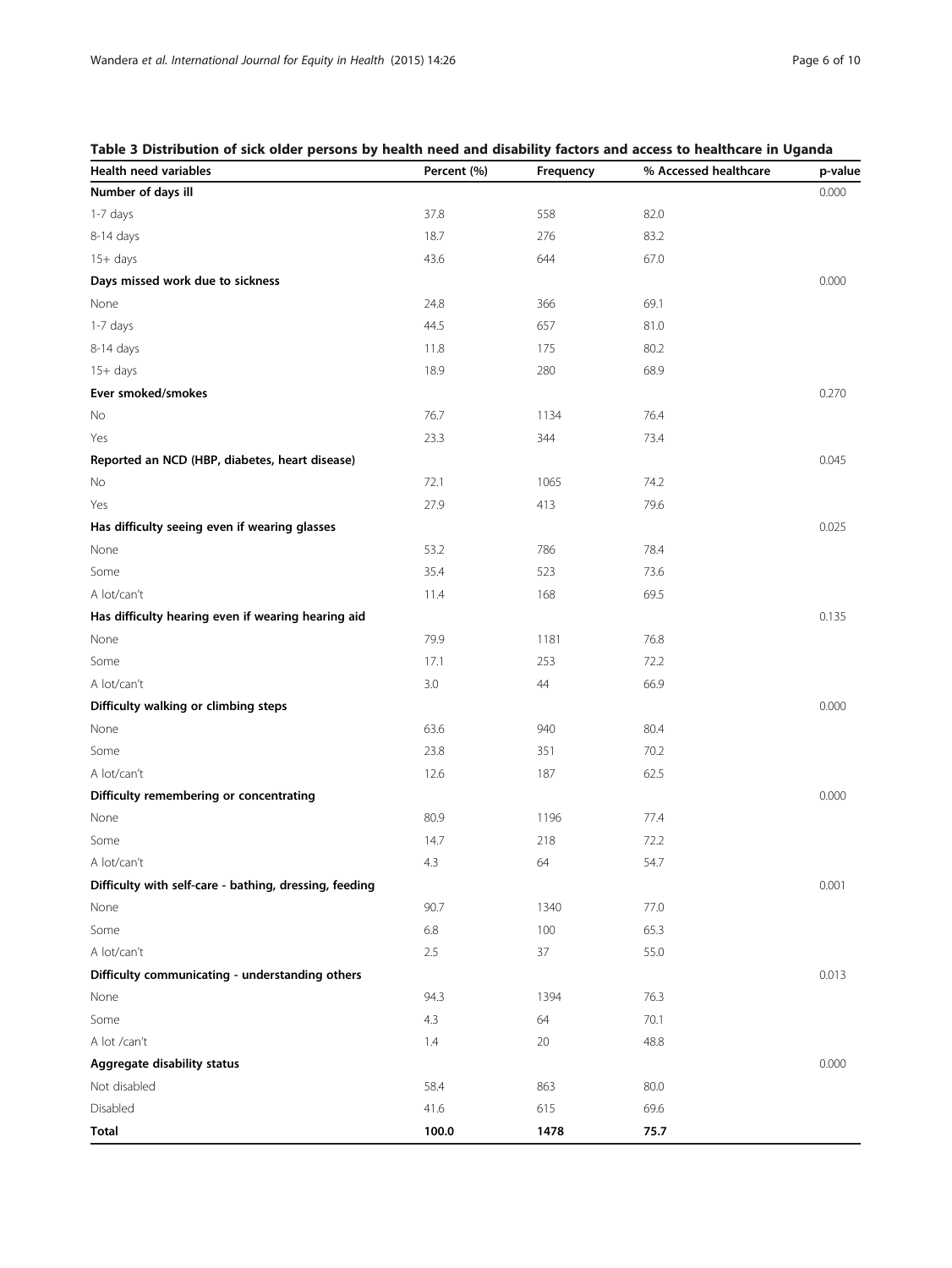| <b>Variables</b>                  | Model (1)            |                 | Model (2)            |                 | Model (3)            |                 |
|-----------------------------------|----------------------|-----------------|----------------------|-----------------|----------------------|-----------------|
|                                   | <b>Adjusted RR</b>   | 95% CI          | <b>Adjusted RR</b>   | 95% CI          | <b>Adjusted RR</b>   | 95% CI          |
| Age group                         |                      |                 |                      |                 |                      |                 |
| 50-59                             | 1.00                 |                 | 1.00                 |                 | 1.00                 |                 |
| 60-69                             | 1.03                 | $[0.96 - 1.10]$ | 1.04                 | $[0.97 - 1.11]$ | 1.05                 | $[0.98 - 1.12]$ |
| 70-79                             | $0.90*$              | $[0.83 - 0.98]$ | $0.91$ *             | $[0.84 - 1.00]$ | 0.95                 | $[0.87 - 1.03]$ |
| $80 +$                            | $0.80$ <sup>**</sup> | $[0.69 - 0.93]$ | $0.82$ <sup>**</sup> | $[0.71 - 0.95]$ | 0.87                 | $[0.76 - 1.01]$ |
| Living alone                      |                      |                 |                      |                 |                      |                 |
| Yes                               | 0.89                 | $[0.77 - 1.02]$ | 0.89                 | $[0.77 - 1.02]$ | 0.90                 | $[0.79 - 1.03]$ |
| No                                | 1.00                 |                 | 1.00                 |                 | 1.00                 |                 |
| <b>Marital status</b>             |                      |                 |                      |                 |                      |                 |
| Married                           | 1.00                 |                 | 1.00                 |                 | 1.00                 |                 |
| Divorced/separated                | 0.96                 | $[0.86 - 1.08]$ | 0.97                 | $[0.86 - 1.09]$ | 0.97                 | $[0.87 - 1.09]$ |
| Widowed                           | 0.97                 | $[0.91 - 1.04]$ | 0.99                 | $[0.92 - 1.06]$ | 0.98                 | $[0.91 - 1.05]$ |
| Poverty status                    |                      |                 |                      |                 |                      |                 |
| Poor                              |                      |                 | $0.90*$              | $[0.83 - 0.98]$ | $0.91*$              | $[0.83 - 0.99]$ |
| Not-poor                          |                      |                 | 1.00                 |                 | 1.00                 |                 |
| Household owns bicycle at present |                      |                 |                      |                 |                      |                 |
| Yes                               |                      |                 | $1.07*$              | $[1.00 - 1.14]$ | 1.06                 | $[0.99 - 1.13]$ |
| No                                |                      |                 | 1.00                 |                 | 1.00                 |                 |
| Household source of earnings      |                      |                 |                      |                 |                      |                 |
| Farming                           |                      |                 | 1.00                 |                 | 1.00                 |                 |
| Wages                             |                      |                 | 1.08                 | $[1.01 - 1.16]$ | $1.08$ <sup>*</sup>  | $[1.00 - 1.15]$ |
| Remittances                       |                      |                 | 1.00                 | $[0.90 - 1.11]$ | 1.00                 | $[0.91 - 1.11]$ |
| Days did not work due to sickness |                      |                 |                      |                 |                      |                 |
| $\mathbf 0$                       |                      |                 |                      |                 | 1.00                 |                 |
| $1 - 7$                           |                      |                 |                      |                 | $1.19***$            | $[1.10 - 1.30]$ |
| $8 - 14$                          |                      |                 |                      |                 | $1.19***$            | $[1.07 - 1.31]$ |
| $15+$                             |                      |                 |                      |                 | 1.08                 | $[0.97 - 1.21]$ |
| Reported NCD++                    |                      |                 |                      |                 |                      |                 |
| Yes                               |                      |                 |                      |                 | $1.09*$              | $[1.01 - 1.16]$ |
| No                                |                      |                 |                      |                 | 1.00                 |                 |
| Difficulty walking                |                      |                 |                      |                 |                      |                 |
| No                                |                      |                 |                      |                 | 1.00                 |                 |
| Some                              |                      |                 |                      |                 | $0.90^{*}$           | $[0.83 - 0.97]$ |
| A lot/can't                       |                      |                 |                      |                 | $0.84$ <sup>**</sup> | $[0.75 - 0.95]$ |
| Observations                      | 1602                 |                 | 1602                 |                 | 1602                 |                 |

#### <span id="page-6-0"></span>Table 4 Adjusted incidence risk ratios for regression of access to healthcare in last 30 days on selected explanatory variables, among older persons in Uganda

RR = Risk Ratios; CI = Confidence Interval;  $^*$ p < 0.05,  $^*$ p < 0.01,  $^*$  = < 0.001; ++ NCDs included hypertension- diabetes & heart disease; Model (1) = adjusting for predisposing factors; Model (2) = adjusting for enabling factors; Model (3) = adjusting for health need factors.

= 1.19, 95% CI: 1.07-1.31) had increased access to healthcare in the last 30 days, in comparison to those who never missed a day. In addition, those who reported non-communicable diseases (NCDs) such as heart disease, hypertension or diabetes (RR = 1.09, 95% CI: 1.01- 1.16); were more likely to access healthcare during the last 30 days, in comparison to those who did not report any. Finally, older persons who reported some walking difficulty (RR = 0.90, 95% CI: 0.83-0.97); or a lot of walking difficulty (RR = 0.84, 95% CI: 0.75-0.95) were less likely to access healthcare, compared to those who had none (see Table 4).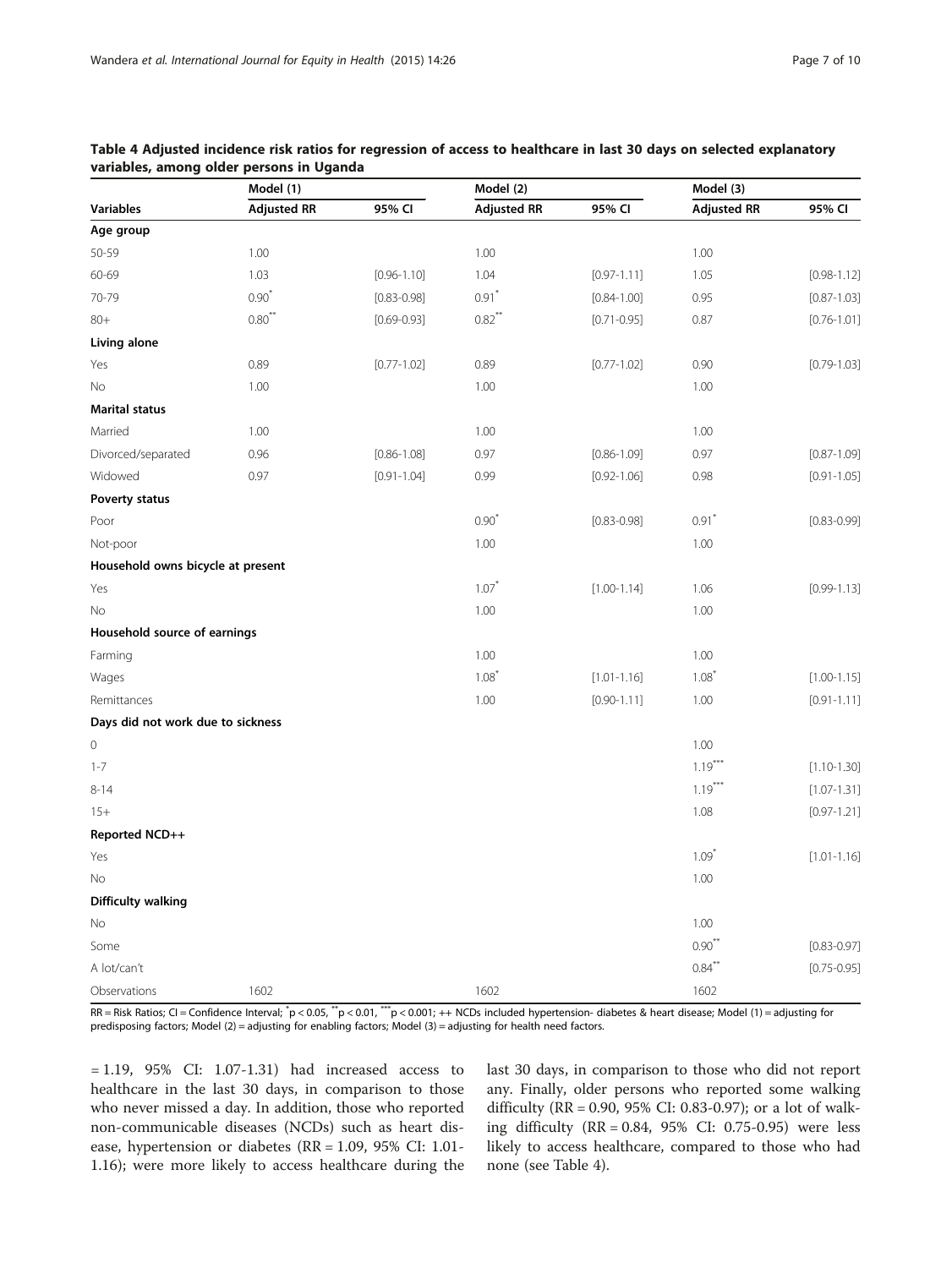#### Discussion

This study aimed at discussing the determinants of access to healthcare in the last 30 days among older persons in Uganda. The factors that were significantly associated with access to healthcare were household wealth status and earnings, severity of illness in terms of inability to work, self-reported NCDs and physical disability.

Household poverty limited older persons' access to healthcare in Uganda. On the contrary, earning wages increased access to healthcare in the last 30 days for older persons. Household income has been reported as a significant enabling factor for access to healthcare both in developed [[39-42\]](#page-9-0) and developing countries like Brazil [[43\]](#page-9-0). In developing countries, the available evidence indicates that access to healthcare is pro-rich households for example in Ghana [\[44](#page-9-0)], India [\[45](#page-9-0)], Hong Kong [[46\]](#page-9-0) and China [[47\]](#page-9-0). Poverty reduces the affordability of the healthcare services, irrespective of their availability and greater health need [[46-48](#page-9-0)]. In Brazil, low socioeconomic status was associated with poor health status and limited access to healthcare [[43\]](#page-9-0).

Health need factors (severity of illness, NCDs and physical disability) were the most important determinants of access to healthcare among older persons in Uganda. Severity of illness or inability to work was associated with increased access to healthcare. This confirmed the argument that people seek for treatment for severe illnesses and life threatening conditions. A study in the US based on national survey data from the noninstitutionalized US individuals older than 50 years from the 2006 and 2008 waves of the Health and Retirement Study reported that, older people with worsening health were more likely to use healthcare services [\[49\]](#page-9-0).

Older persons with NCDs (hypertension, heart disease and diabetes) used healthcare more than those without. Chronic health conditions create greater need for healthcare. The discourse on NCDs and access to healthcare has mixed findings. In some studies, NCDs have been associated with increased healthcare utilization among older persons, for example, in Hong Kong [[46\]](#page-9-0), Singapore [\[50\]](#page-9-0), in rural South Africa [\[51\]](#page-9-0) and Mexico [\[52](#page-9-0)]. Similar findings have been reported in some developed countries such as Spain [\[53\]](#page-9-0). However, in some developing countries, older persons with NCDs have limited utilization of healthcare for example in India [\[45](#page-9-0)], China [\[47\]](#page-9-0) and Hong Kong [\[46](#page-9-0)].

Physical disability significantly reduced access to healthcare among older persons. Several mechanisms account for this disparity. First, mobility limitations decrease physical access to health facilities [\[54,55\]](#page-9-0). Second, disability leads to discrimination in access to healthcare for older persons [\[56](#page-9-0)]. Indeed, physical disability has been associated with poor health outcomes [\[57](#page-9-0)]; difficulties in accessing preventive and screening services [[58](#page-9-0)]; among older persons in the US [\[59\]](#page-9-0). In Brazil, older women with limitations in instrumental activities of daily living had decreased likelihood of accessing pap-testing services [[60](#page-9-0)]. There is only one study among black urban elderly in the US in the 1983, which reported that older people with physical disabilities had increased access to healthcare. But this was attributed to health and social programs that were instituted in the 1960's targeting people with limited resources [\[61\]](#page-9-0). Older persons with mobility limitations face significant challenges in accessing healthcare services during their lifetime.

#### Strength and limitations of the data

The strength of this paper was the use of a nationally representative sample of older persons from Uganda to investigate factors associated with access to healthcare among older persons. Reporting about access to healthcare within the last 30 days preceding the survey minimized recall bias.

Nonetheless, the limitations connected with the data included the following. First, there is a possibility of under-reporting of NCDs (heart disease, diabetes and hypertension) due to subjectivity of the self-reported measures – not based on diagnostic tests. The prevalence of NCDs (hypertension, diabetes and heart disease) could be lower than the actual prevalence in the older population in Uganda. Under-reporting was observed in Agincourt study in South Africa where selfreported hypertension was lower than the diagnostic test for the same condition [[51\]](#page-9-0). Low income and education level limit the ability to self-report on certain health conditions [\[52](#page-9-0)]. Since majority of older persons had primary education, they could have had challenges on reporting about NCDs.

Second, we used cross-sectional data, which cannot bring out causality relationships between NCDs and access to healthcare well. The direction of causality between NCDs and access to healthcare is not clear [\[52](#page-9-0)]. Inability of cross sectional data to inform about quality of care has been a concern elsewhere [[52\]](#page-9-0). In addition, the question on place of healthcare consultation restricted respondents to answer one choice or answer. From the data, it is not possible to ascertain any chronological health seeking behavior or multiple healthcare seeking options.

Third, the type and quality of care could not be ascertained from the data. Access to healthcare was measured by the question on consulting with healthcare provider. The data cannot tell whether general practitioners or specialized doctors were consulted. Furthermore, the data does not indicate whether the older persons obtained required dosage of drugs.

Notwithstanding these limitations, the paper provides evidence on factors associated with older persons' access to healthcare in Uganda. These findings are important for policy makers, programme implementers and researchers.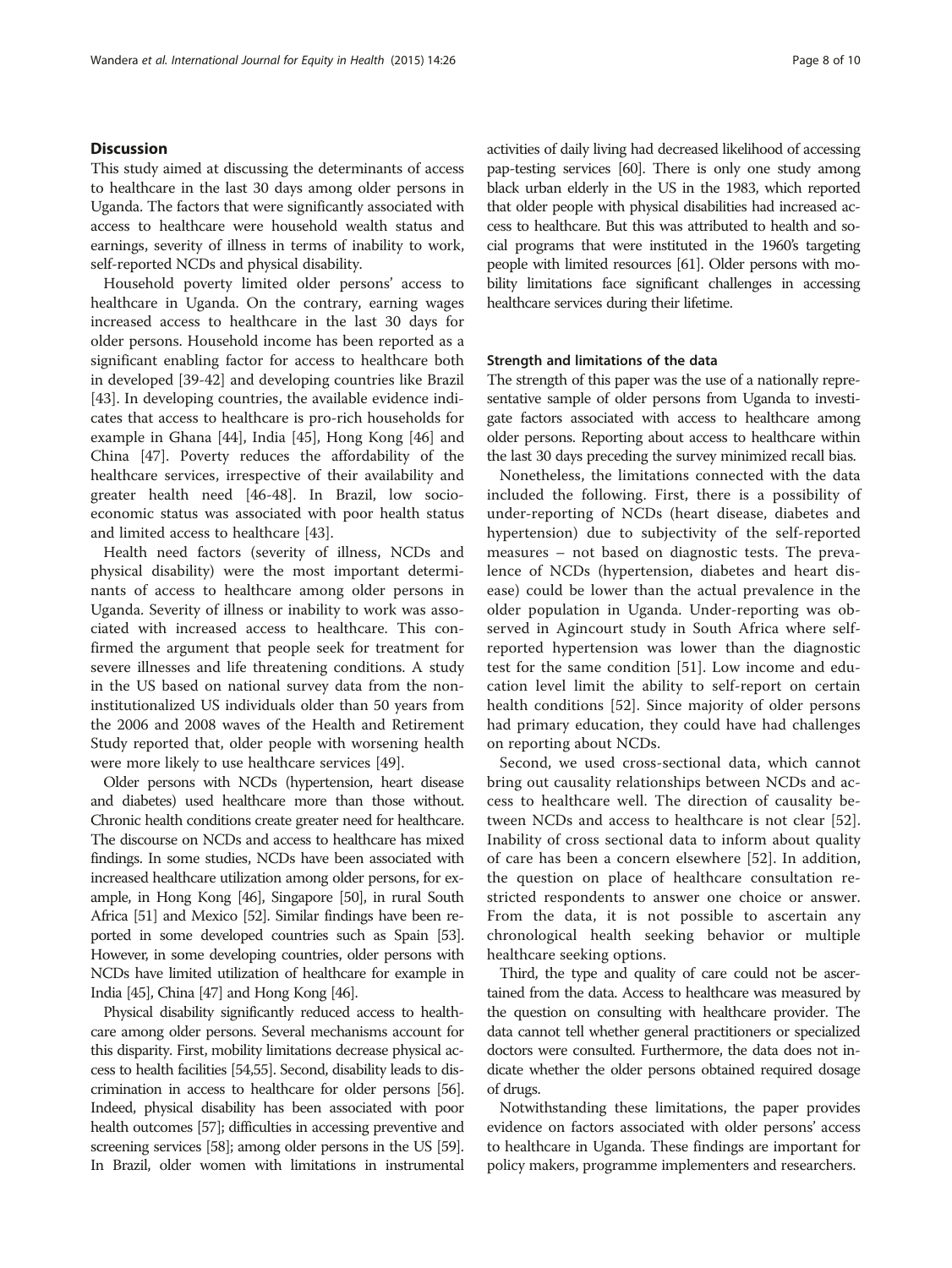#### <span id="page-8-0"></span>Conclusions

In the Ugandan context, health need factors (self-reported NCDs, severity of illness and mobility limitations) were the most important determinants of accessing healthcare in the last 30 days among older persons. In addition, enabling factors in general, and household wealth status and earnings in particular, were associated with access to healthcare. Poor older persons were less likely to access healthcare in the last 30 days. These findings have the following implications:

The Ministry of Gender, Labour and Social Development should scale up the measures for reducing poverty among older persons. Poverty was associated with limited access to healthcare. The Ministry of Gender, Labour and Social Development, should roll out the SAGE programme beyond the 14 pilot districts. The SAGE grants have enabled older persons to afford basic healthcare. Some studies have recommended promoting the extended family support system in cultures where it previously existed.

The Ministry of Health should strengthen the primary healthcare system in Uganda to provide long-term care to older persons with chronic NCDs such as diabetes, heart disease and hypertension. This is a critical intervention because older persons with NCDs, have greater need for healthcare. This recommendation has been made for rural South Africa [\[51\]](#page-9-0). Indeed, older persons need both preventive and curative healthcare and specialized services from geriatricians and gerontologists. The Ministry of Health needs to train these specialized cadres to be able to manage NCDs in the healthcare system in Uganda.

There is need to promote access to healthcare for older persons with physical disabilities [\[62](#page-9-0)]. Mobility limitations aggravate older persons' challenge in access to healthcare, besides their age. The Ministry of Health could promote community outreach interventions or homecare services targeting disabled older persons. Finally, it is important to conduct further research to explore older persons' healthcare access inequalities using either panel data or qualitative methods of inquiry.

#### Additional file

[Additional file 1:](http://www.equityhealthj.com/content/supplementary/s12939-015-0157-z-s1.pdf) UNHS 2010 Questionnaire – health section showing measurement of outcome variable.

#### Competing interests

The authors declare that they have no competing interests.

#### Authors' contributions

SOW conceptualized and designed the study. He also analyzed the data and wrote the manuscript. BK and JN reviewed the paper as the supervisors. All authors were involved in the reviewing of the manuscript before submission. All authors read and approved the final manuscript.

#### Authors' information

SOW is a PhD student registered at Makerere University. He is a research fellow of the Consortium for Advanced Research Training in Africa (CARTA)

programme based at the African Population and Health Research Centre (APHRC), Nairobi, Kenya. He is also DAAD scholarship holder. He is an Assistant Lecturer at the Department of Population Studies of Makerere University. His research interests are in "disparities of access to healthcare among older persons in Uganda". He holds a Master of Science in Population and Reproductive Health and a Bachelor of Science in Population Studies. In addition, he has published on sexual and gender-based violence. BK is a senior Lecturer and a former Chair of the Department of Population Studies, School of Statistics and Planning, College of Business and Management, Makerere University. BK holds a PhD in Sociology, Masters in Development Studies (Women and Development). She has research on

health and gender issues. She is a co-supervisor to SOW. JN is a professor of Demography at the Department of Population Studies, Makerere University, for over 15 years. His key research interests are in HIV/ AIDS in Africa, fertility, censuses and ageing and health. His current and planned research is on the impact of HIV/AIDS on older persons in Uganda. His current engagement in capacity building is the teaching, mentoring and supervision of PhD students in Statistics and Population Studies in Africa.

#### Acknowledgements

This research was partially supported by the Consortium for Advanced Research Training in Africa (CARTA). CARTA is jointly led by the African Population and Health Research Center and the University of the Witwatersrand and funded by the Wellcome Trust (UK) (Grant No: 087547/Z/08/Z), the Department for International Development (DfID) under the Development Partnerships in Higher Education (DelPHE), the Carnegie Corporation of New York (Grant No: B 8606), the Ford Foundation (Grant No: 1100–0399), Google.Org (Grant No: 191994), Sida (Grant No: 54100029) and MacArthur Foundation (Grant No: 10-95915-000-INP). We are grateful to the funding received from DAAD Uganda (Grant No: A/ 12/94627) for payment of tuition fees and some research support. We thank the Uganda Bureau of Statistics for the permission to use the UNHS data and acknowledge the valuable comments of the members of the Doctoral Committee (DC): Dr. Valerie Golaz, Dr. Gideon Rutaremwa and Dr. Sandra Kasoma. The technical support of Simon Kyewalyanga of Uganda Bureau of Statistics, on the merging of the UNHS data is recognized.

#### Received: 24 October 2014 Accepted: 24 February 2015 Published online: 07 March 2015

#### References

- 1. Ameh S, Gómez-Olivé FX, Kahn K, Tollman SM, Klipstein-Grobusch K. Predictors of health care use by adults 50 years and over in a rural South African setting. Global Health Action. 2014;7:24771.
- 2. UNFPA, HAI. Ageing in the twenty-first century: a celebration and a challenge. London: United Nations Population Fund (UNFPA), New York, and HelpAge International; 2012.
- 3. World Population Prospects: The 2012 Revision. [\[http://esa.un.org/wpp/](http://esa.un.org/wpp/unpp/panel_population.htm) [unpp/panel\\_population.htm\]](http://esa.un.org/wpp/unpp/panel_population.htm)
- 4. Aboderin I, Ferreira M. Linking ageing to development agendas in Sub-Saharan Africa: challenges and approaches. Population Ageing. 2008;1:51–73.
- 5. UBOS. Uganda national household survey 2009–2010. Socio-economic module. Abridged report. Kampala, Uganda: Uganda Bureau of Statistics; 2010.
- 6. Definition of an older or elderly person: Proposed Working Definition of an Older Person in Africa for the MDS Project [[http://www.who.int/healthinfo/](http://www.who.int/healthinfo/survey/ageingdefnolder/en/) [survey/ageingdefnolder/en/](http://www.who.int/healthinfo/survey/ageingdefnolder/en/)]
- 7. AU. Africa health strategy: 2007–2015. Addis Ababa: African Union; 2007.
- 8. MoGLSD. National Policy for Older Persons: Ageing with Security and Dignity. Kampala, Uganda: Ministry of Gender, Labour and Social Development; 2009.
- 9. Kyobutungi C, Ezeh A, Zulu E, Falkingham J. HIV/AIDS and the health of older people in the slums of Nairobi, Kenya: results from a cross sectional survey. BMC Public Health. 2009;9:153.
- 10. Ezeh A, Chepngeno-Langat G, Abdhalah Z, Woubalem Z. The situation of older people in poor urban settings: the case of Nairobi, Kenya. In: Cohen B, Menken J, editors. Aging in Sub-Saharan Africa: recommendations for furthering research. Washington, US: The National Academies Press; 2006. p. 7–45.
- 11. MRC, UVRI. Direct and indirect effects of HIV/AIDS and anti-retroviral treatment on the health and wellbeing of older people. In: WHO's Study on global AGEing and adult health (SAGE). Kampala: Uganda Virus Research Institute & Medical Research Council; 2011.